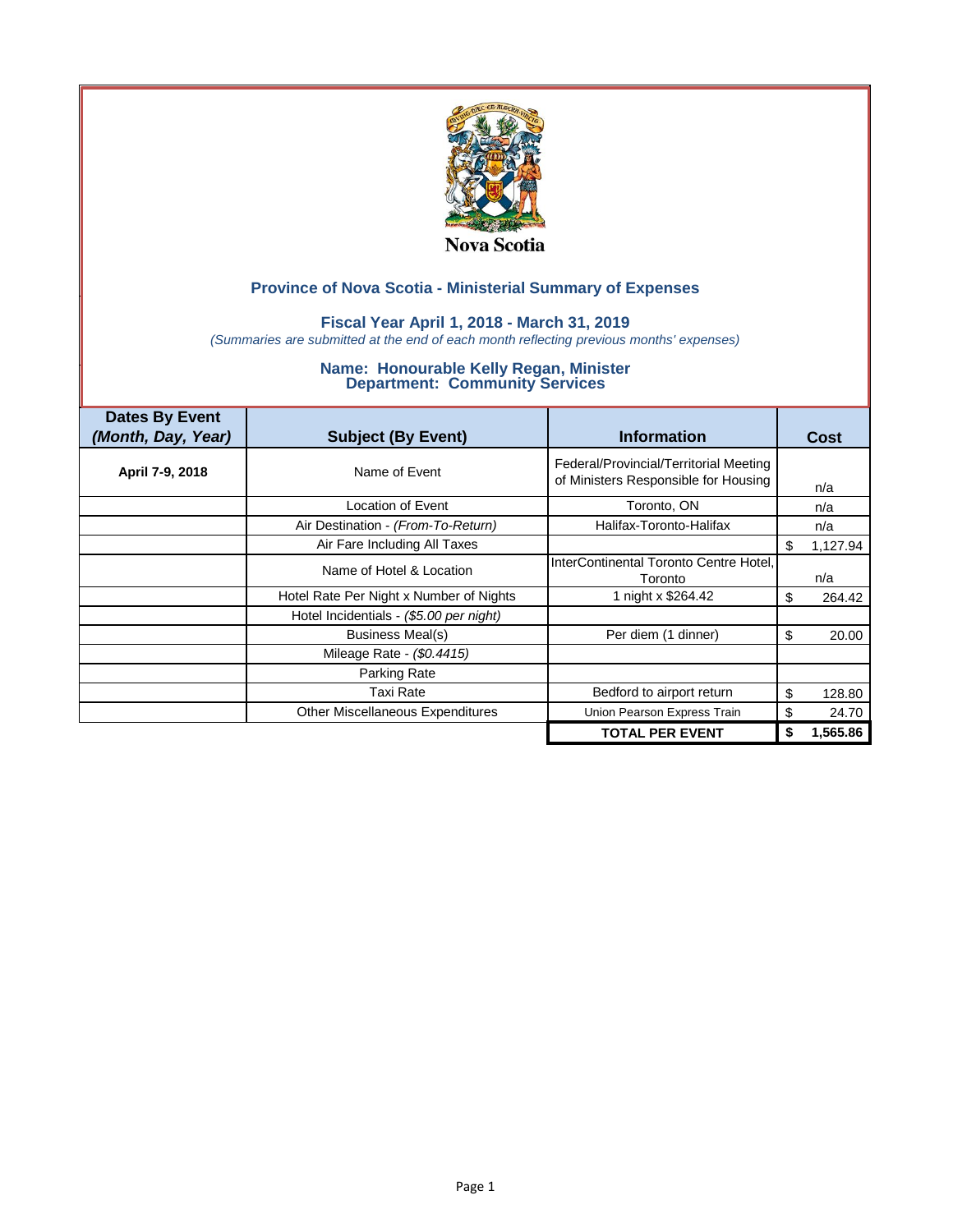

### **Fiscal Year April 1, 2018 - March 31, 2019**

*(Summaries are submitted at the end of each month reflecting previous months' expenses)*

| <b>Dates By Event</b><br>(Month, Day, Year) | <b>Subject (By Event)</b>               | <b>Information</b>     |    | Cost   |
|---------------------------------------------|-----------------------------------------|------------------------|----|--------|
| May 11, 2018                                | Name of Event                           | Autumn Housing         |    |        |
|                                             | <b>Location of Event</b>                | Amherst                |    |        |
|                                             | Air Destination - (From-To-Return)      |                        |    |        |
|                                             | Air Fare Including All Taxes            |                        |    |        |
|                                             | Name of Hotel & Location                |                        |    |        |
|                                             | Hotel Rate Per Night x Number of Nights |                        |    |        |
|                                             | Hotel Incidentials - (\$5.00 per night) |                        |    |        |
|                                             | <b>Business Meal(s)</b>                 | Lunch per diem         | \$ | 15.00  |
|                                             | Mileage Rate - (\$0.4415)               | 392 kms                | S  | 173.07 |
|                                             | Parking Rate                            |                        |    |        |
|                                             | <b>Taxi Rate</b>                        |                        |    |        |
|                                             | Other Miscellaneous Expenditures        |                        |    |        |
|                                             |                                         | <b>TOTAL PER EVENT</b> |    | 188.07 |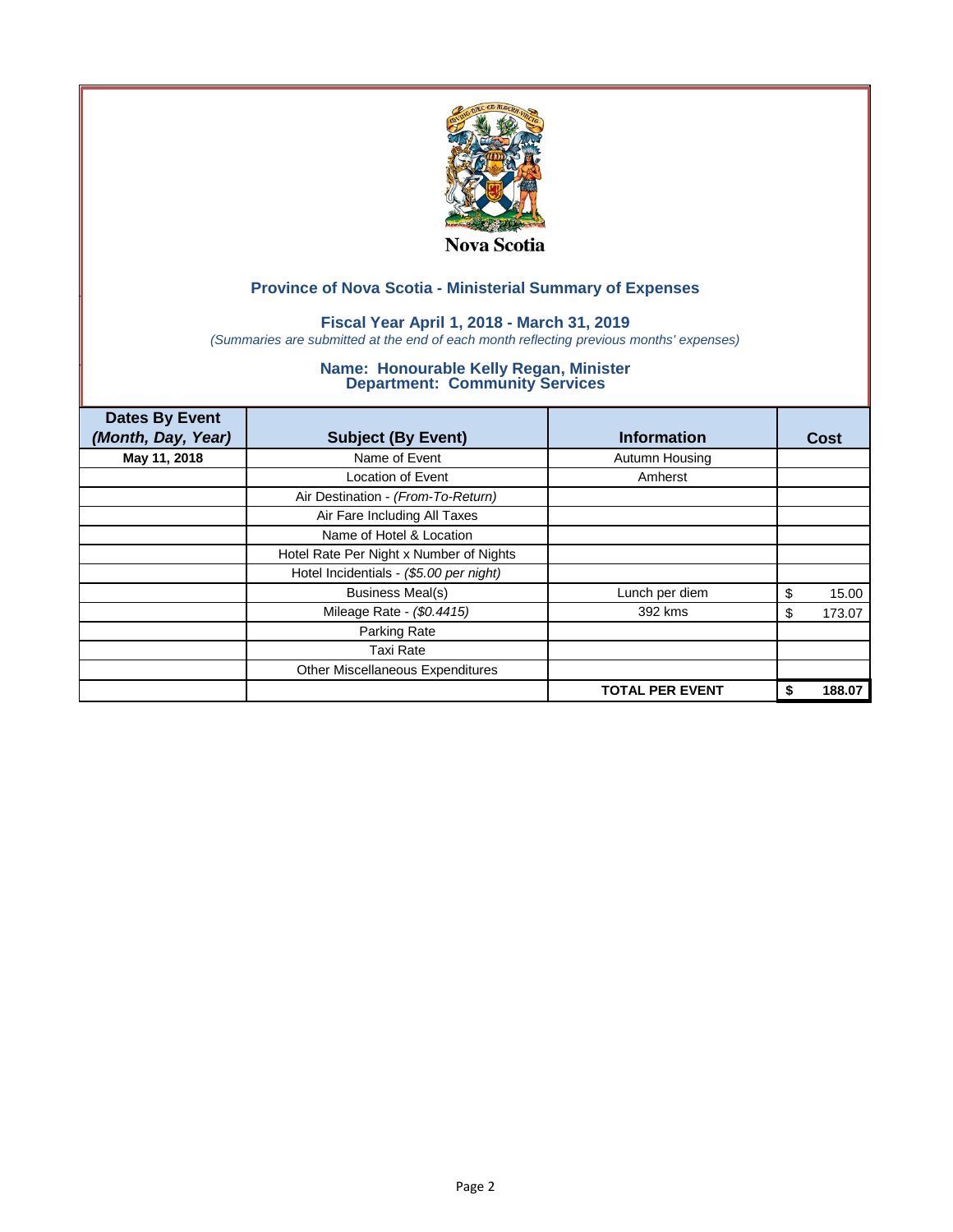

### **Fiscal Year April 1, 2018 - March 31, 2019**

*(Summaries are submitted at the end of each month reflecting previous months' expenses)*

| <b>Dates By Event</b> |                                         |                                                                      |                |
|-----------------------|-----------------------------------------|----------------------------------------------------------------------|----------------|
| (Month, Day, Year)    | <b>Subject (By Event)</b>               | <b>Information</b>                                                   | Cost           |
| May 13-15, 2018       | Name of Event                           | <b>OECD Policy Forum and Ministerial</b><br>Meeting on Social Policy | n/a            |
|                       | <b>Location of Event</b>                | Montreal, QC                                                         | n/a            |
|                       | Air Destination - (From-To-Return)      | Halifax-Montreal-Halifax                                             | n/a            |
|                       | Air Fare Including All Taxes            |                                                                      | \$<br>923.73   |
|                       | Name of Hotel & Location                | Hyatt Regency Hotel, Montreal                                        | n/a            |
|                       | Hotel Rate Per Night x Number of Nights | \$260.61 2 nights                                                    | \$<br>521.22   |
|                       | Hotel Incidentials - (\$5.00 per night) |                                                                      |                |
|                       | <b>Business Meal(s)</b>                 | Per diems (2 breakfast, 2 dinner)                                    | \$<br>56.00    |
|                       | Mileage Rate - (\$0.4415)               |                                                                      |                |
|                       | Parking Rate                            |                                                                      |                |
|                       | <b>Taxi Rate</b>                        | Bedford to Airport Return                                            | \$<br>128.80   |
|                       | <b>Taxi Rate</b>                        | Hotel to Airport (Montreal)                                          | \$<br>47.00    |
|                       | Other Miscellaneous Expenditures        |                                                                      |                |
|                       |                                         |                                                                      |                |
|                       |                                         | <b>TOTAL PER EVENT</b>                                               | \$<br>1,676.75 |
| <b>Dates By Event</b> |                                         |                                                                      |                |
| (Month, Day, Year)    | <b>Subject (By Event)</b>               | <b>Information</b>                                                   | Cost           |
| May 26, 2018          | Name of Event                           | 2018 Campaign Leadership School<br>for Women                         |                |
|                       | <b>Location of Event</b>                | Halifax                                                              |                |
|                       | Air Destination - (From-To-Return)      |                                                                      |                |
|                       | Air Fare Including All Taxes            |                                                                      |                |
|                       | Name of Hotel & Location                |                                                                      |                |
|                       | Hotel Rate Per Night x Number of Nights |                                                                      |                |
|                       | Hotel Incidentials - (\$5.00 per night) |                                                                      |                |
|                       | <b>Business Meal(s)</b>                 |                                                                      |                |
|                       | Mileage Rate - (\$0.4415)               | Downtown parking                                                     | \$<br>14.00    |
|                       | Parking Rate                            |                                                                      |                |
|                       | <b>Taxi Rate</b>                        |                                                                      |                |
|                       | Other Miscellaneous Expenditures        |                                                                      |                |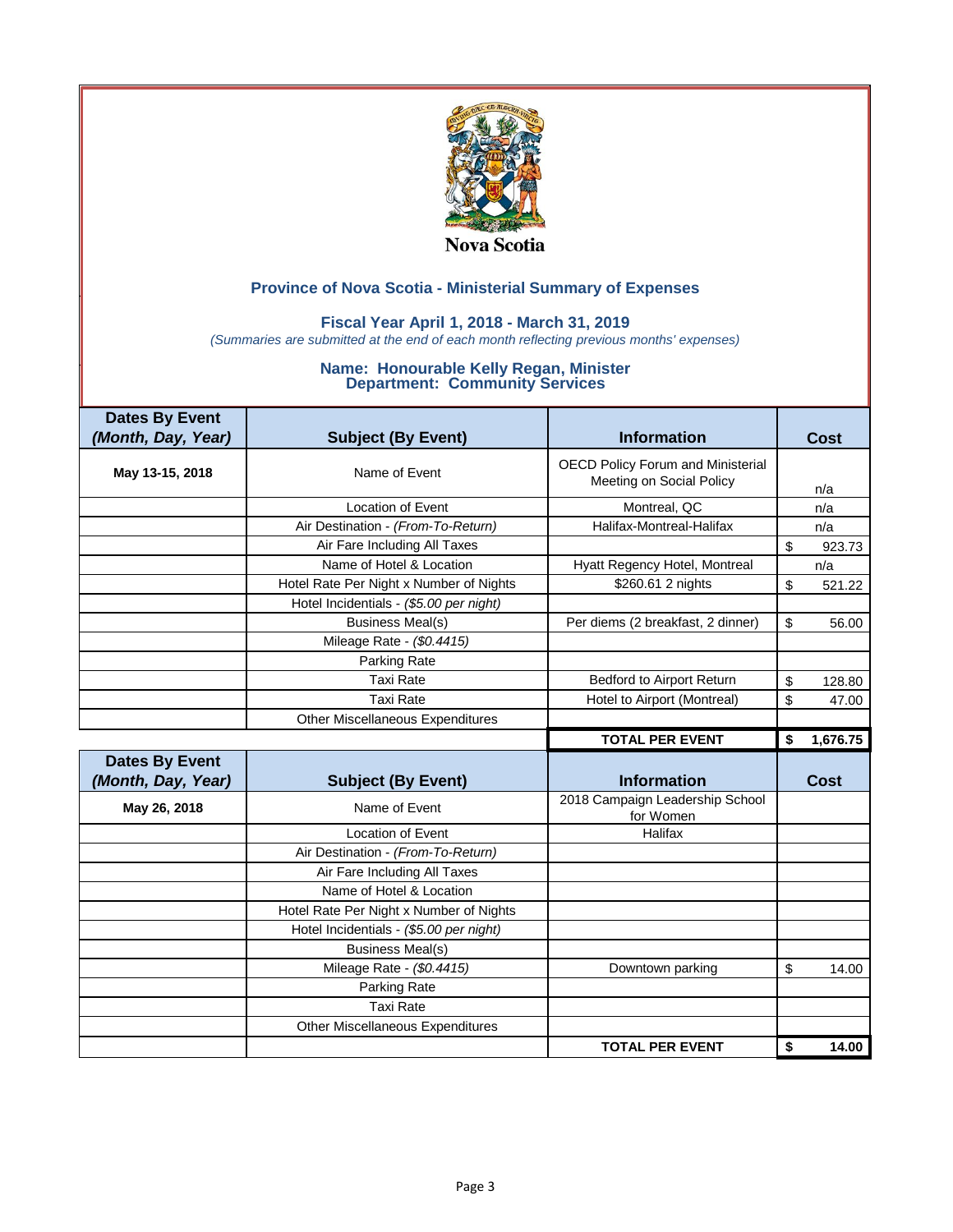

### **Fiscal Year April 1, 2018 - March 31, 2019**

*(Summaries are submitted at the end of each month reflecting previous months' expenses)*

| <b>Dates By Event</b><br>(Month, Day, Year) | <b>Subject (By Event)</b>               | <b>Information</b>     | <b>Cost</b> |
|---------------------------------------------|-----------------------------------------|------------------------|-------------|
| <b>June 2018 (NIL)</b>                      | Name of Event                           |                        | n/a         |
|                                             | Location of Event                       |                        | n/a         |
|                                             | Air Destination - (From-To-Return)      |                        | n/a         |
|                                             | Air Fare Including All Taxes            |                        |             |
|                                             | Name of Hotel & Location                |                        | n/a         |
|                                             | Hotel Rate Per Night x Number of Nights |                        |             |
|                                             | Hotel Incidentials - (\$5.00 per night) |                        |             |
|                                             | <b>Business Meal(s)</b>                 |                        |             |
|                                             | Mileage Rate - (\$0.4415)               |                        |             |
|                                             | Parking Rate                            |                        |             |
|                                             | <b>Taxi Rate</b>                        |                        |             |
|                                             | Other Miscellaneous Expenditures        |                        |             |
|                                             |                                         | <b>TOTAL PER EVENT</b> | \$          |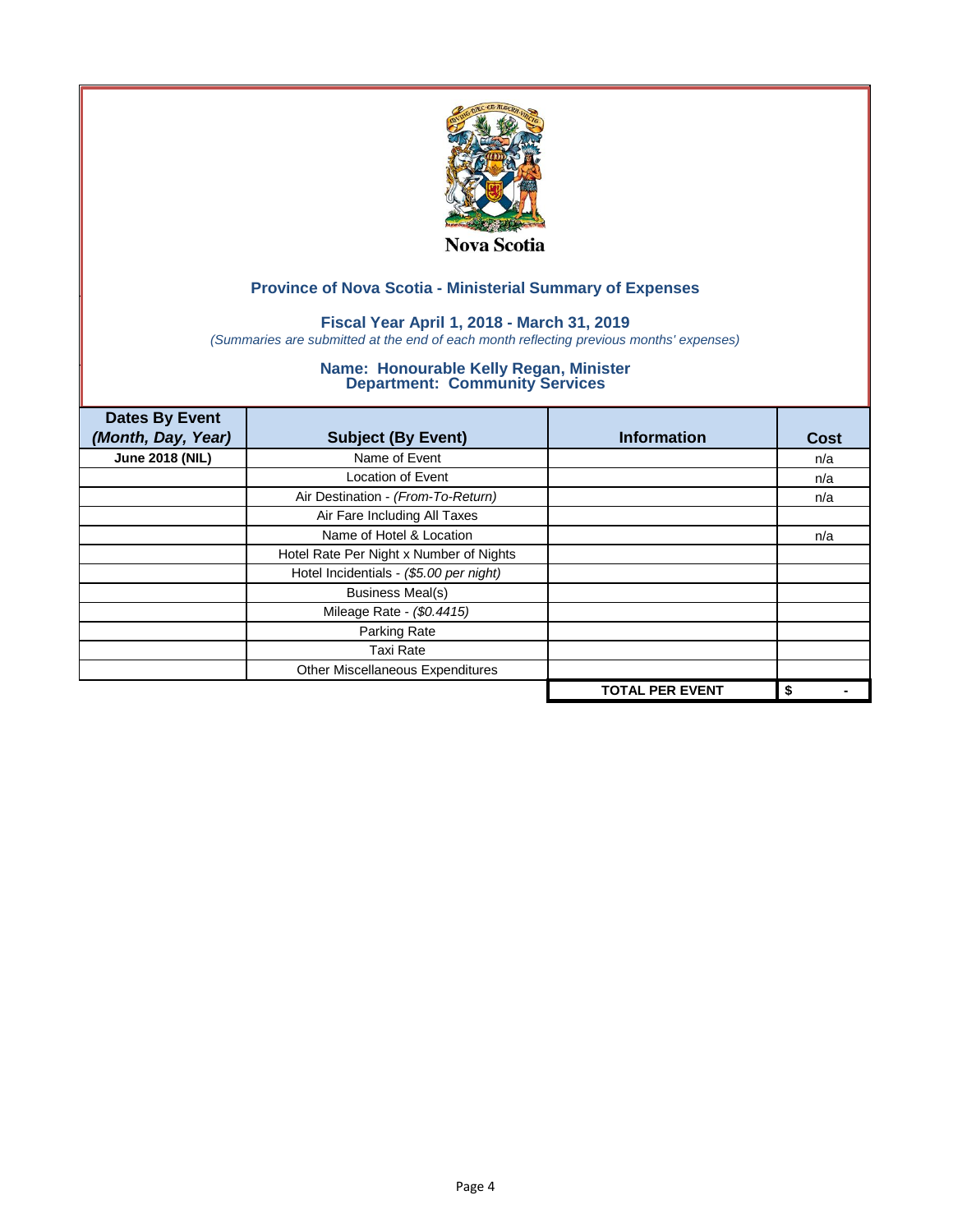

### **Fiscal Year April 1, 2018 - March 31, 2019**

*(Summaries are submitted at the end of each month reflecting previous months' expenses)*

| <b>Dates By Event</b> |                                         |                                                                                                        |             |
|-----------------------|-----------------------------------------|--------------------------------------------------------------------------------------------------------|-------------|
| (Month, Day, Year)    | <b>Subject (By Event)</b>               | <b>Information</b>                                                                                     | Cost        |
| July 18, 2018         | Name of Event                           | Meetings with Pictou County Roots for<br>Youth, Riverview Home Corporation,<br>and Woods Street Centre | n/a         |
|                       | <b>Location of Event</b>                | Halifax / New Glasgow / Stellarton /<br>Truro                                                          | n/a         |
|                       | Air Destination - (From-To-Return)      |                                                                                                        | n/a         |
|                       | Air Fare Including All Taxes            |                                                                                                        |             |
|                       | Name of Hotel & Location                |                                                                                                        | n/a         |
|                       | Hotel Rate Per Night x Number of Nights |                                                                                                        |             |
|                       | Hotel Incidentials - (\$5.00 per night) |                                                                                                        |             |
|                       | <b>Business Meal(s)</b>                 | Lunch per diem                                                                                         | \$<br>15.00 |
|                       | Mileage Rate - (\$0.4415)               |                                                                                                        |             |
|                       | Parking Rate                            |                                                                                                        |             |
|                       | <b>Taxi Rate</b>                        |                                                                                                        |             |
|                       | Other Miscellaneous Expenditures        |                                                                                                        |             |
|                       |                                         |                                                                                                        |             |
|                       |                                         | <b>TOTAL PER EVENT</b>                                                                                 | \$          |
| <b>Dates By Event</b> |                                         |                                                                                                        | 15.00       |
| (Month, Day, Year)    | <b>Subject (By Event)</b>               | <b>Information</b>                                                                                     | <b>Cost</b> |
| July 30-31, 2018      | Name of Event                           | <b>Provincial/Territorial Social Ministers</b><br>Forum                                                | n/a         |
|                       | Location of Event                       | Halifax                                                                                                | n/a         |
|                       | Air Destination - (From-To-Return)      |                                                                                                        | n/a         |
|                       | Air Fare Including All Taxes            |                                                                                                        |             |
|                       | Name of Hotel & Location                |                                                                                                        | n/a         |
|                       | Hotel Rate Per Night x Number of Nights |                                                                                                        |             |
|                       | Hotel Incidentials - (\$5.00 per night) |                                                                                                        |             |
|                       | <b>Business Meal(s)</b>                 |                                                                                                        |             |
|                       | Mileage Rate - (\$0.4415)               |                                                                                                        |             |
|                       | Parking Rate                            | Downtown parking                                                                                       | \$<br>27.00 |
|                       | <b>Taxi Rate</b>                        |                                                                                                        |             |
|                       | Other Miscellaneous Expenditures        |                                                                                                        |             |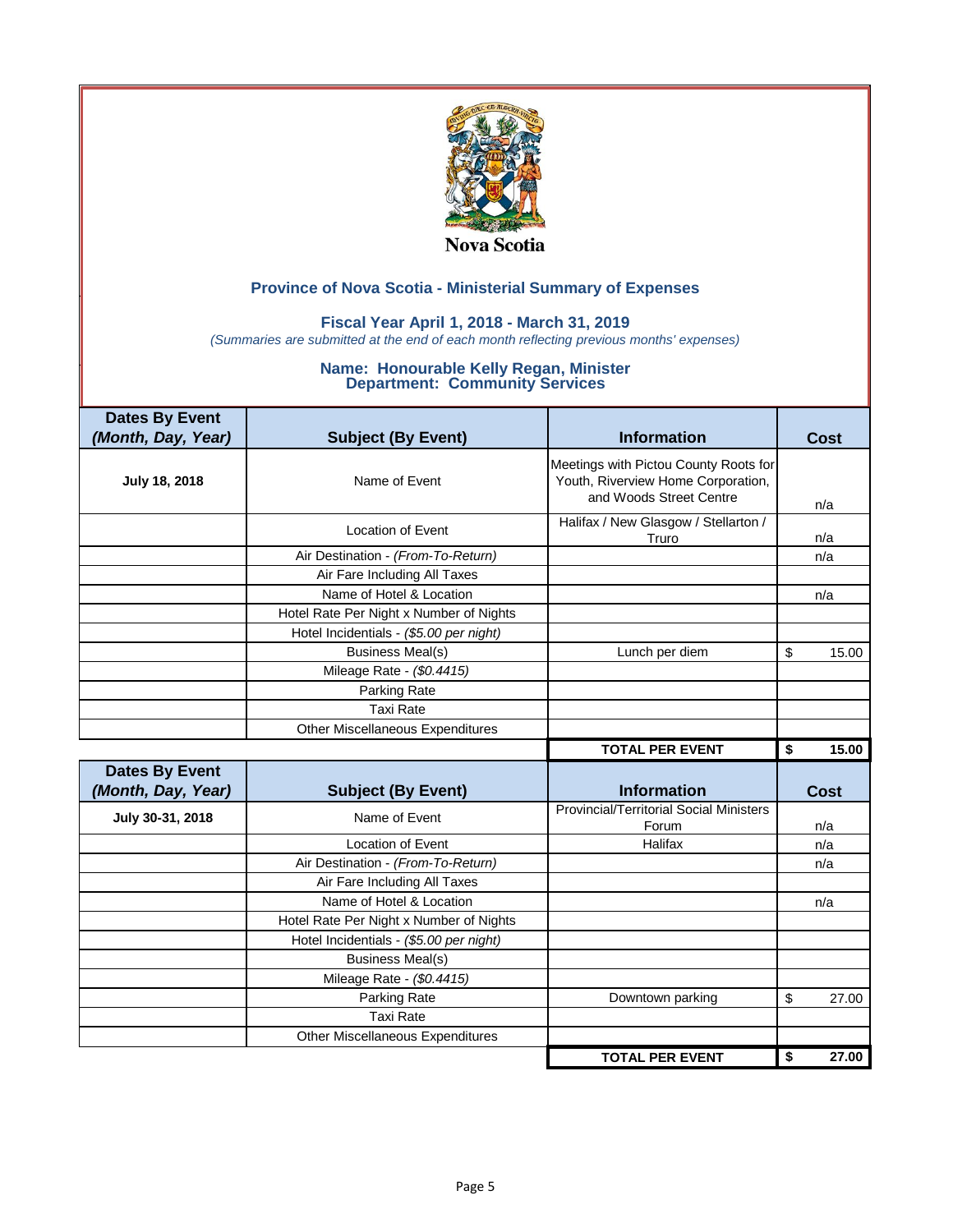

### **Fiscal Year April 1, 2018 - March 31, 2019**

*(Summaries are submitted at the end of each month reflecting previous months' expenses)*

| <b>Dates By Event</b>  |                                         |                                 |             |
|------------------------|-----------------------------------------|---------------------------------|-------------|
| (Month, Day, Year)     | <b>Subject (By Event)</b>               | <b>Information</b>              | Cost        |
| <b>August 29, 2018</b> | Name of Event                           | Agricultural Leadership Project | n/a         |
|                        | <b>Location of Event</b>                | Truro                           | n/a         |
|                        | Air Destination - (From-To-Return)      |                                 | n/a         |
|                        | Air Fare Including All Taxes            |                                 |             |
|                        | Name of Hotel & Location                |                                 | n/a         |
|                        | Hotel Rate Per Night x Number of Nights |                                 |             |
|                        | Hotel Incidentials - (\$5.00 per night) |                                 |             |
|                        | <b>Business Meal(s)</b>                 | 1 lunch per diem                | 15.00<br>\$ |
|                        | Mileage Rate - (\$0.4415)               |                                 |             |
|                        | Parking Rate                            |                                 |             |
|                        | Taxi Rate                               |                                 |             |
|                        | Other Miscellaneous Expenditures        |                                 |             |
|                        |                                         | <b>TOTAL PER EVENT</b>          | 15.00<br>\$ |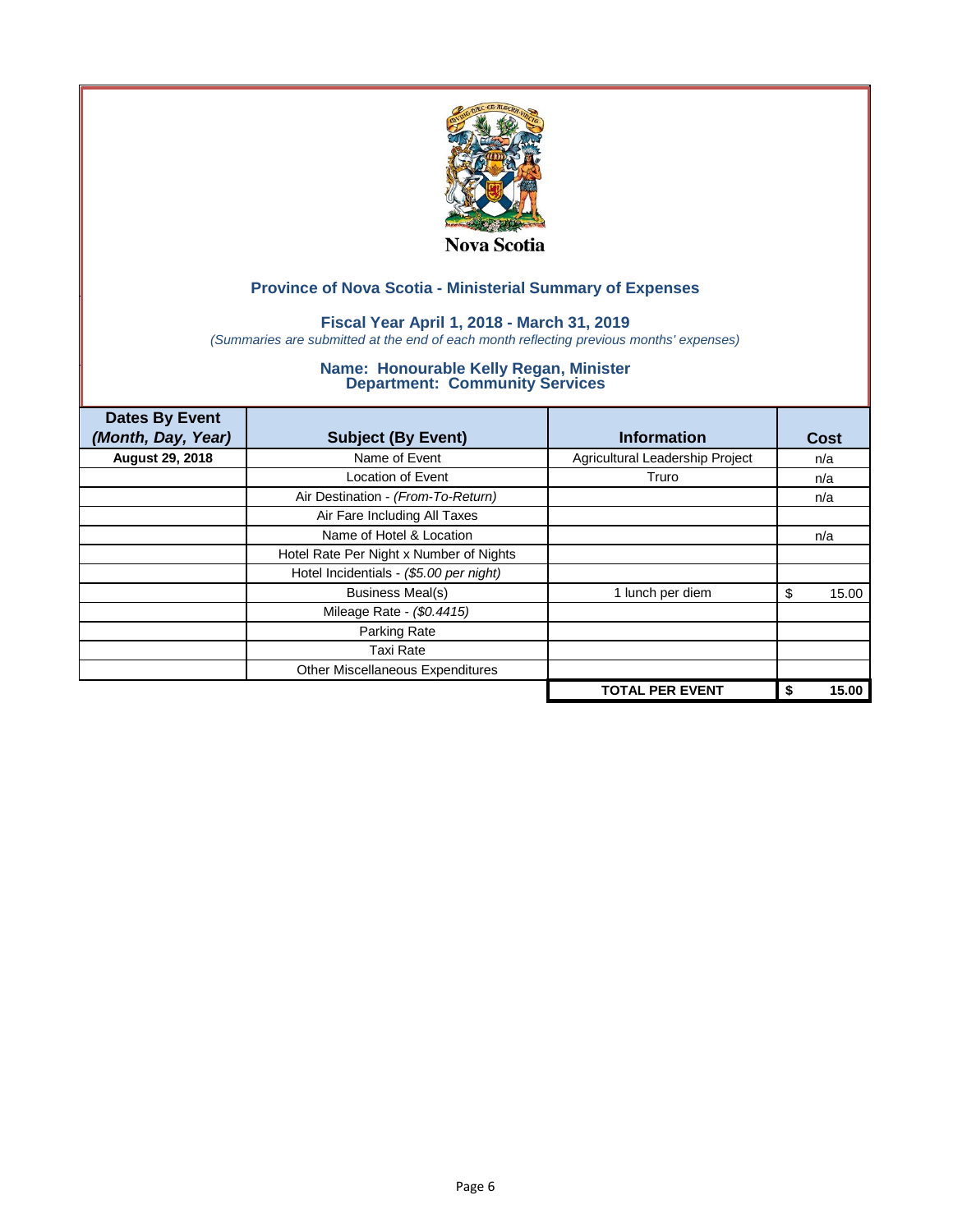

### **Fiscal Year April 1, 2018 - March 31, 2019**

*(Summaries are submitted at the end of each month reflecting previous months' expenses)*

| <b>Dates By Event</b><br>(Month, Day, Year) | <b>Subject (By Event)</b>               | <b>Information</b>     | <b>Cost</b> |
|---------------------------------------------|-----------------------------------------|------------------------|-------------|
| September 2018 (NIL)                        | Name of Event                           |                        | n/a         |
|                                             | <b>Location of Event</b>                |                        | n/a         |
|                                             | Air Destination - (From-To-Return)      |                        | n/a         |
|                                             | Air Fare Including All Taxes            |                        |             |
|                                             | Name of Hotel & Location                |                        | n/a         |
|                                             | Hotel Rate Per Night x Number of Nights |                        |             |
|                                             | Hotel Incidentials - (\$5.00 per night) |                        |             |
|                                             | <b>Business Meal(s)</b>                 |                        |             |
|                                             | Mileage Rate - (\$0.4415)               |                        |             |
|                                             | Parking Rate                            |                        |             |
|                                             | Taxi Rate                               |                        |             |
|                                             | Other Miscellaneous Expenditures        |                        |             |
|                                             |                                         | <b>TOTAL PER EVENT</b> | \$          |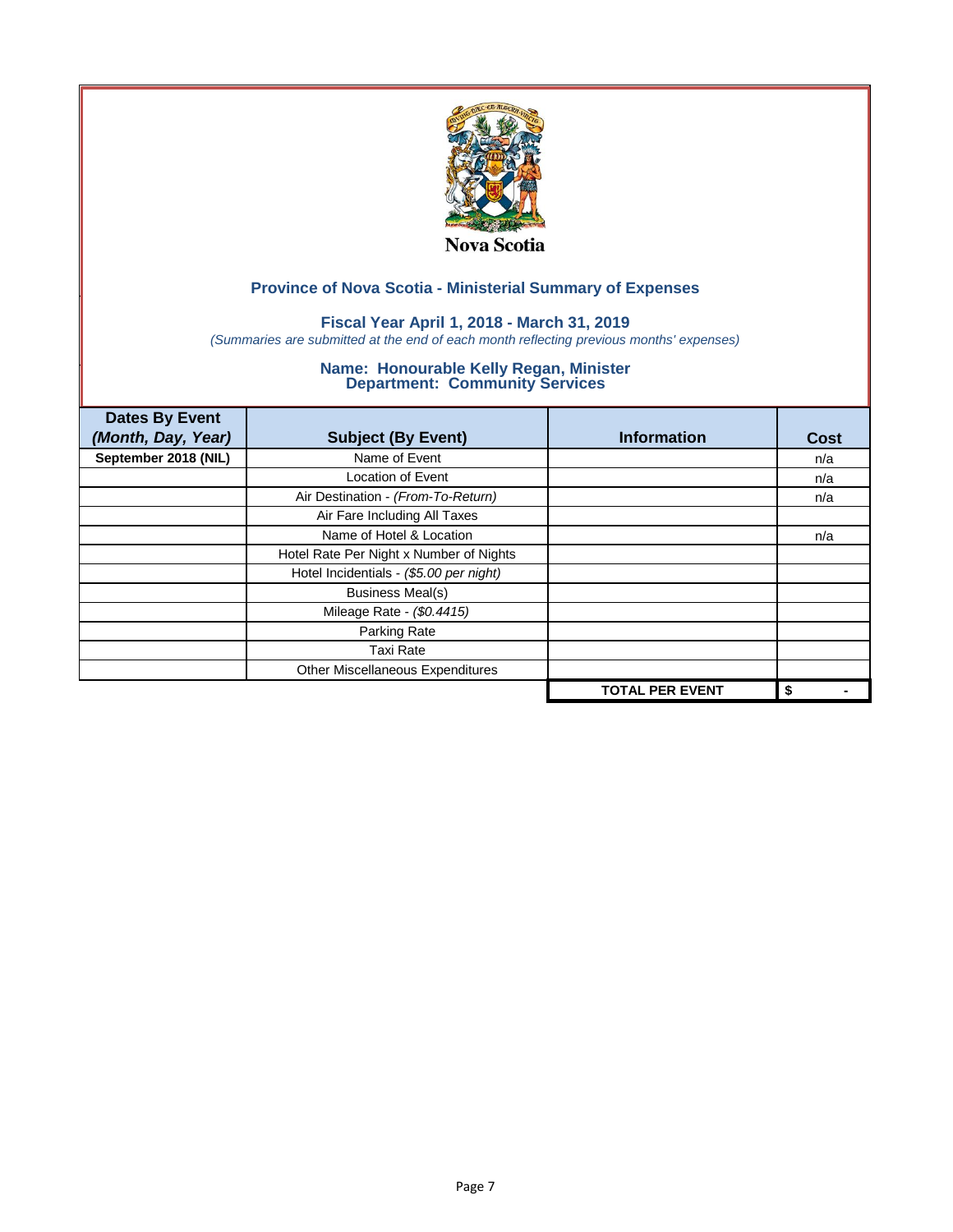

### **Fiscal Year April 1, 2018 - March 31, 2019**

*(Summaries are submitted at the end of each month reflecting previous months' expenses)*

| <b>Dates By Event</b> |                                         |                                                                                           |      |          |
|-----------------------|-----------------------------------------|-------------------------------------------------------------------------------------------|------|----------|
| (Month, Day, Year)    | <b>Subject (By Event)</b>               | <b>Information</b>                                                                        | Cost |          |
| October 16-21, 2018   | Name of Event                           | Federal/Provincial/Territorial Meeting<br>of Ministers Responsible for Status of<br>Women | n/a  |          |
|                       | <b>Location of Event</b>                | Whitehouse, YK                                                                            | n/a  |          |
|                       | Air Destination - (From-To-Return)      | Halifax-Ottawa-Whitehorse-<br>Vancouver-Toronto-Halifax                                   | n/a  |          |
|                       | Air Fare Including All Taxes            |                                                                                           | \$   | 2,375.74 |
|                       | Name of Hotel & Location                | Coast High Country Inn, Whitehorse                                                        | n/a  |          |
|                       | Hotel Rate Per Night x Number of Nights | $$156.45 \times 3$ nights                                                                 | \$   | 469.35   |
|                       | Name of Hotel & Location                | Fairmont Vancouver Airport,<br>Vancouver                                                  | n/a  |          |
|                       | Hotel Rate Per Night x Number of Nights | \$280.01 x 1 night                                                                        | \$   | 280.01   |
|                       | Hotel Incidentials - (\$5.00 per night) |                                                                                           |      |          |
|                       | <b>Business Meal(s)</b>                 | Per diems (2 dinner)                                                                      | \$   | 40.00    |
|                       | Mileage Rate - (\$0.4415)               |                                                                                           |      |          |
|                       | Parking Rate                            |                                                                                           |      |          |
|                       | <b>Taxi Rate</b>                        | Bedford to Halifax airport                                                                | \$   | 64.40    |
|                       | Other Miscellaneous Expenditures        |                                                                                           |      |          |
|                       |                                         | <b>TOTAL PER EVENT</b>                                                                    | \$   | 3,229.50 |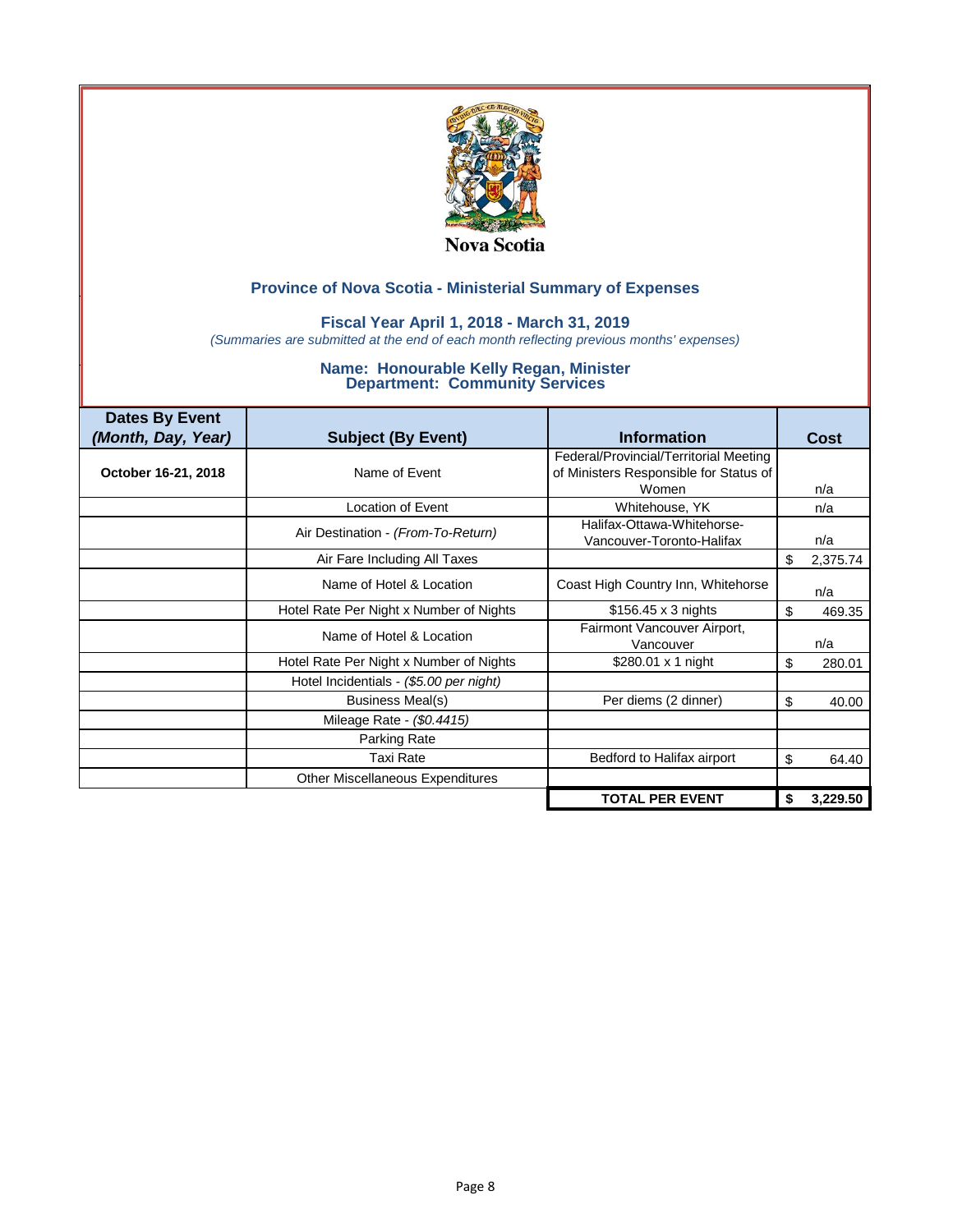

### **Fiscal Year April 1, 2018 - March 31, 2019**

*(Summaries are submitted at the end of each month reflecting previous months' expenses)*

| <b>Dates By Event</b><br>(Month, Day, Year) | <b>Subject (By Event)</b>               | <b>Information</b>     | Cost |
|---------------------------------------------|-----------------------------------------|------------------------|------|
| November 2018 (NIL)                         | Name of Event                           |                        | n/a  |
|                                             | <b>Location of Event</b>                |                        | n/a  |
|                                             | Air Destination - (From-To-Return)      |                        | n/a  |
|                                             | Air Fare Including All Taxes            |                        |      |
|                                             | Name of Hotel & Location                |                        | n/a  |
|                                             | Hotel Rate Per Night x Number of Nights |                        |      |
|                                             | Hotel Incidentials - (\$5.00 per night) |                        |      |
|                                             | <b>Business Meal(s)</b>                 |                        |      |
|                                             | Mileage Rate - (\$0.4415)               |                        |      |
|                                             | Parking Rate                            |                        |      |
|                                             | <b>Taxi Rate</b>                        |                        |      |
|                                             | Other Miscellaneous Expenditures        |                        |      |
|                                             |                                         | <b>TOTAL PER EVENT</b> | \$   |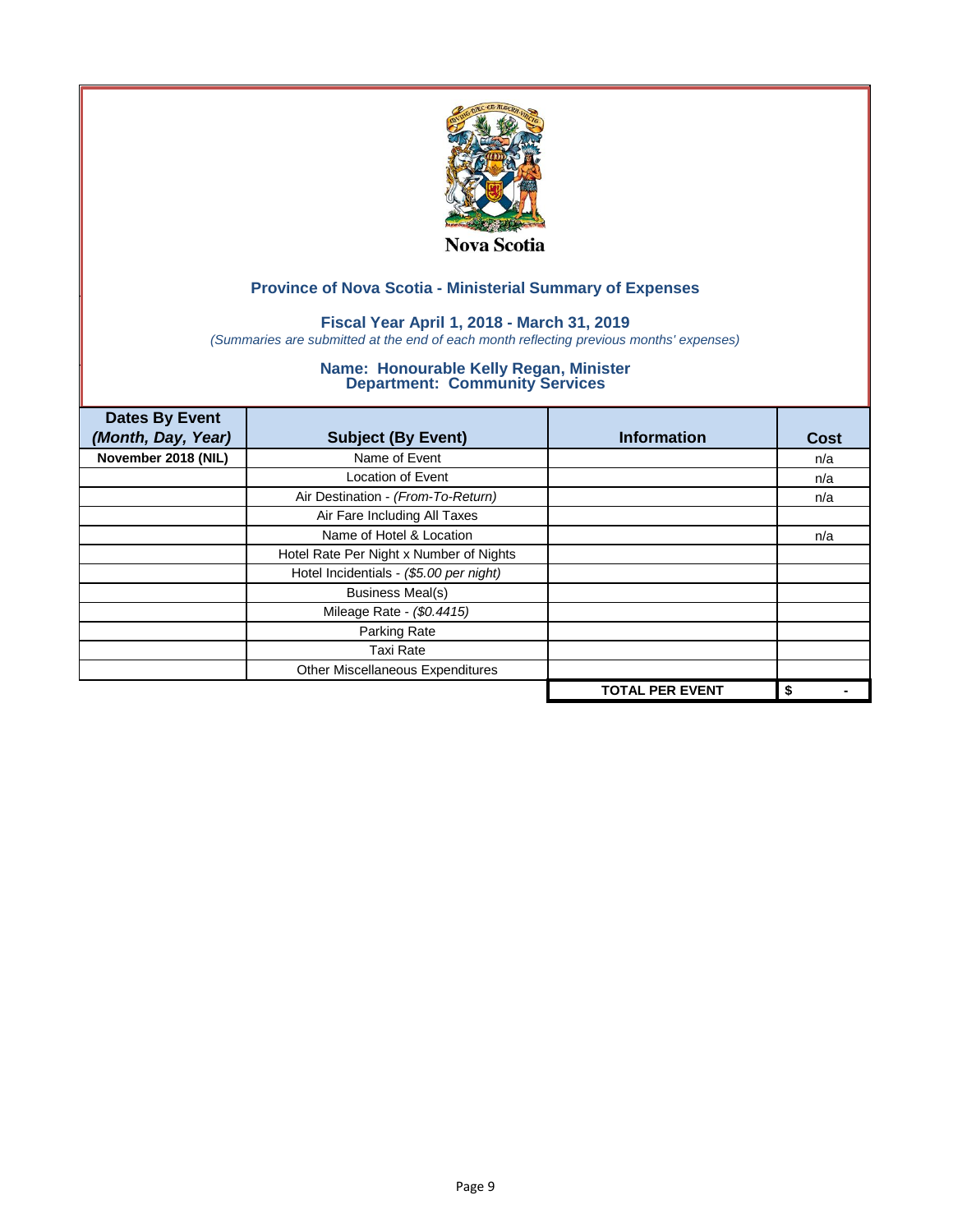

### **Fiscal Year April 1, 2018 - March 31, 2019**

*(Summaries are submitted at the end of each month reflecting previous months' expenses)*

| <b>Dates By Event</b><br>(Month, Day, Year) | <b>Subject (By Event)</b>               | <b>Information</b>     | <b>Cost</b> |
|---------------------------------------------|-----------------------------------------|------------------------|-------------|
| December 2018 (NIL)                         | Name of Event                           |                        | n/a         |
|                                             | <b>Location of Event</b>                |                        | n/a         |
|                                             | Air Destination - (From-To-Return)      |                        | n/a         |
|                                             | Air Fare Including All Taxes            |                        |             |
|                                             | Name of Hotel & Location                |                        | n/a         |
|                                             | Hotel Rate Per Night x Number of Nights |                        |             |
|                                             | Hotel Incidentials - (\$5.00 per night) |                        |             |
|                                             | <b>Business Meal(s)</b>                 |                        |             |
|                                             | Mileage Rate - (\$0.4415)               |                        |             |
|                                             | Parking Rate                            |                        |             |
|                                             | <b>Taxi Rate</b>                        |                        |             |
|                                             | Other Miscellaneous Expenditures        |                        |             |
|                                             |                                         | <b>TOTAL PER EVENT</b> | \$          |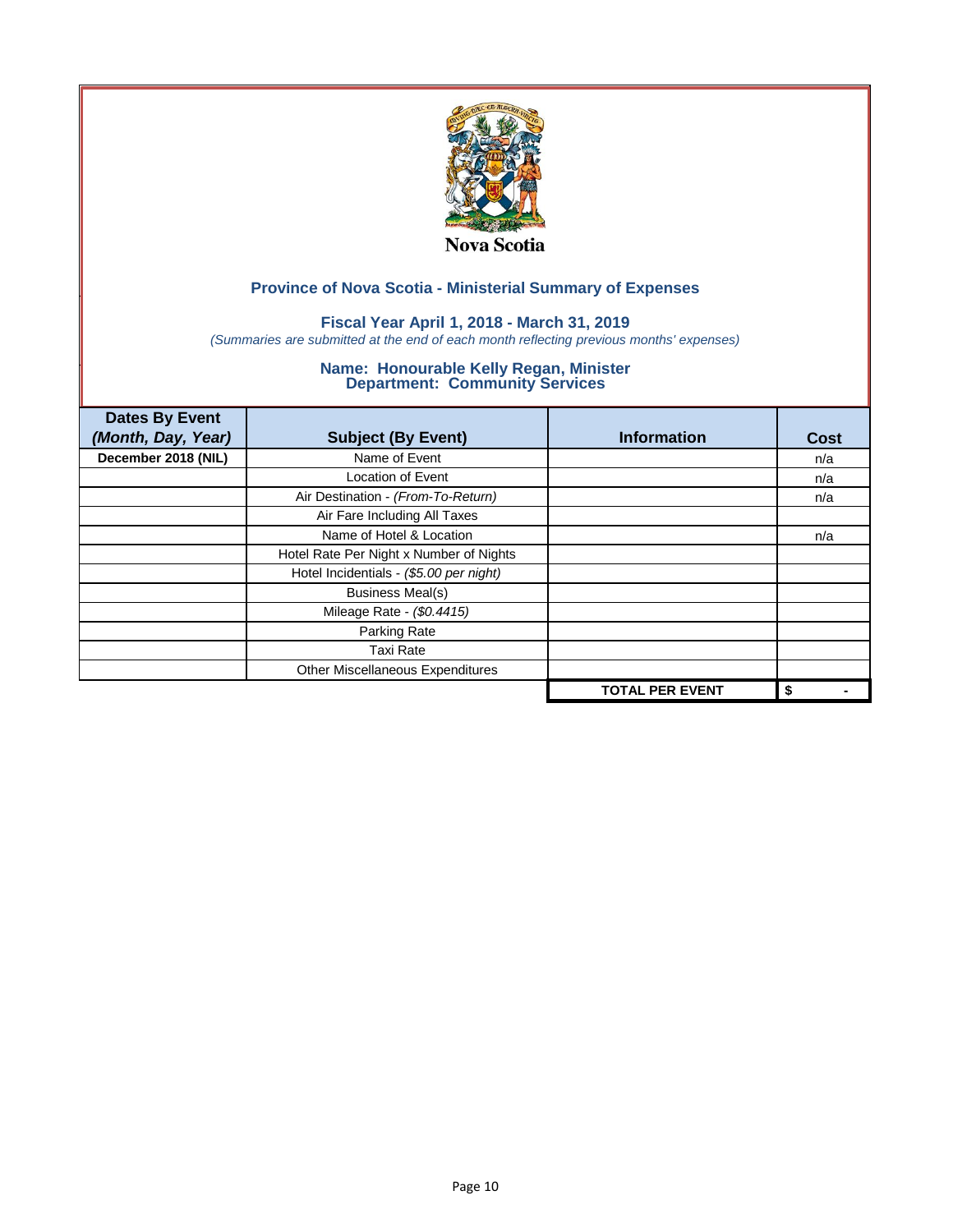

### **Fiscal Year April 1, 2018 - March 31, 2019**

*(Summaries are submitted at the end of each month reflecting previous months' expenses)*

| <b>Dates By Event</b><br>(Month, Day, Year) | <b>Subject (By Event)</b>               | <b>Information</b>     | <b>Cost</b> |
|---------------------------------------------|-----------------------------------------|------------------------|-------------|
| January 2019 (NIL)                          | Name of Event                           |                        | n/a         |
|                                             | <b>Location of Event</b>                |                        | n/a         |
|                                             | Air Destination - (From-To-Return)      |                        | n/a         |
|                                             | Air Fare Including All Taxes            |                        |             |
|                                             | Name of Hotel & Location                |                        | n/a         |
|                                             | Hotel Rate Per Night x Number of Nights |                        |             |
|                                             | Hotel Incidentials - (\$5.00 per night) |                        |             |
|                                             | <b>Business Meal(s)</b>                 |                        |             |
|                                             | Mileage Rate - (\$0.4415)               |                        |             |
|                                             | Parking Rate                            |                        |             |
|                                             | <b>Taxi Rate</b>                        |                        |             |
|                                             | Other Miscellaneous Expenditures        |                        |             |
|                                             |                                         | <b>TOTAL PER EVENT</b> | \$          |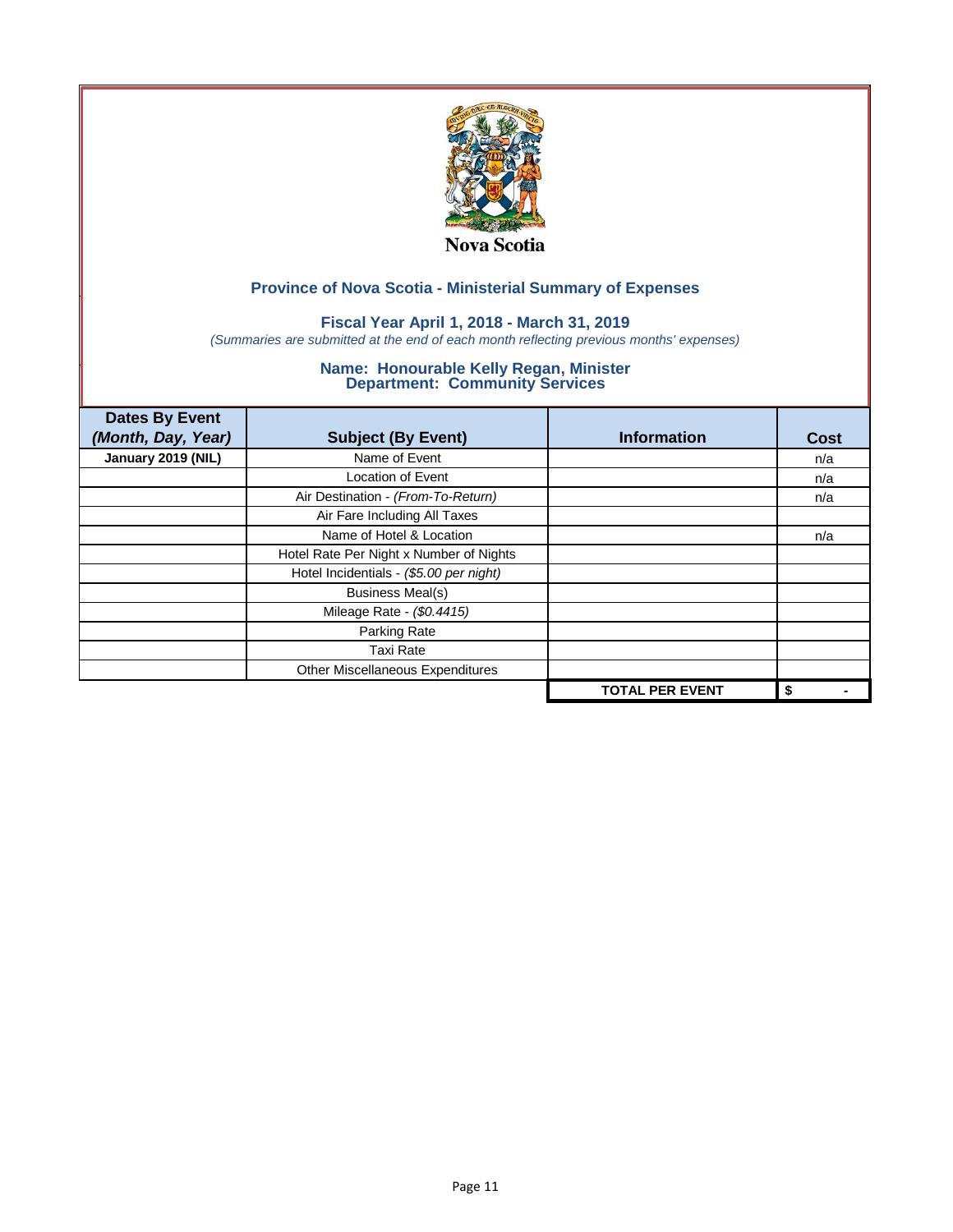

### **Fiscal Year April 1, 2018 - March 31, 2019**

*(Summaries are submitted at the end of each month reflecting previous months' expenses)*

| <b>Dates By Event</b><br>(Month, Day, Year) | <b>Subject (By Event)</b>               | <b>Information</b>     | <b>Cost</b> |
|---------------------------------------------|-----------------------------------------|------------------------|-------------|
| February 2019 (NIL)                         | Name of Event                           |                        | n/a         |
|                                             | <b>Location of Event</b>                |                        | n/a         |
|                                             | Air Destination - (From-To-Return)      |                        | n/a         |
|                                             | Air Fare Including All Taxes            |                        |             |
|                                             | Name of Hotel & Location                |                        | n/a         |
|                                             | Hotel Rate Per Night x Number of Nights |                        |             |
|                                             | Hotel Incidentials - (\$5.00 per night) |                        |             |
|                                             | <b>Business Meal(s)</b>                 |                        |             |
|                                             | Mileage Rate - (\$0.4415)               |                        |             |
|                                             | Parking Rate                            |                        |             |
|                                             | <b>Taxi Rate</b>                        |                        |             |
|                                             | Other Miscellaneous Expenditures        |                        |             |
|                                             |                                         | <b>TOTAL PER EVENT</b> | \$          |